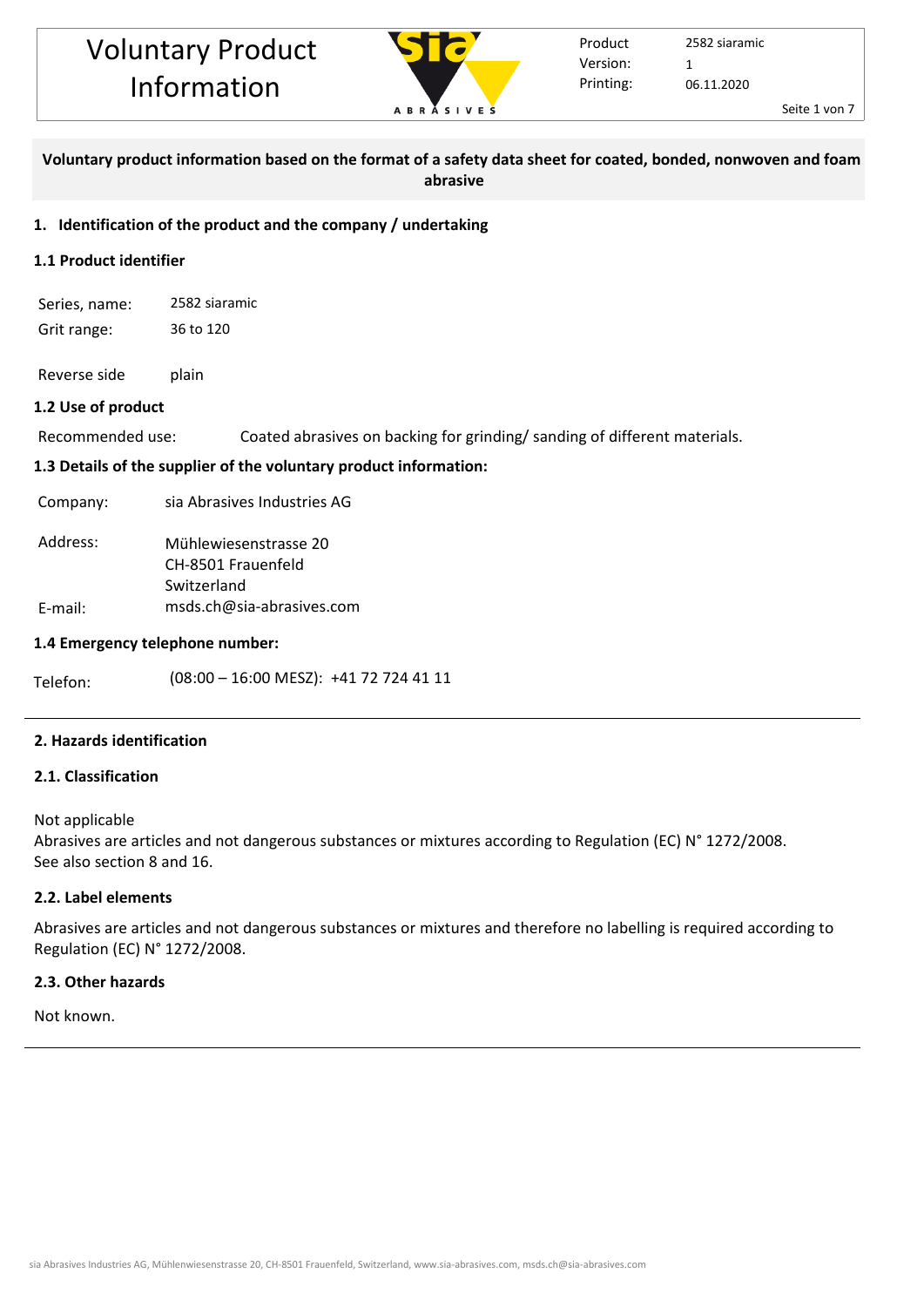

Printing: 2582 siaramic 06.11.2020 Version: 1

Product

Seite 2 von 7

## **3. Composition/information on ingredients**

The product contains the following ingredients which are classified according to Regulation (EC) Nr. 1272/2008 or for which a community occupational exposure limit value exists

| Substances | $EC-N^{\circ}$<br>(if available) | $CAS-N^{\circ}$<br>(if available) | REACH Reg. N°<br>(if available) | Conc. $(\%)$ | Classification acc. to Regulation (EC) N°<br>1272/2008 |                                            |  |
|------------|----------------------------------|-----------------------------------|---------------------------------|--------------|--------------------------------------------------------|--------------------------------------------|--|
|            |                                  |                                   |                                 |              | Hazard classes /<br>hazard categories                  | <b>Hazard statements</b>                   |  |
| Cryolite   |                                  | 13775-53-6                        | 237-410-6                       | $3 - 15$     | tox. 4 Agu. chron.                                     | STOT wdh. 1 acute   H372, H332, H302, H411 |  |

(for full text of H-phrases see section 16)

**Remark** No PDMS (silicone-oils) present in this product

## **4. First aid measures**

See also section 8 and 16

# **4.1. Description of first aid measures**

Inhalation:

Not possible, due to the form of the product. If dust is inhaled, move person to fresh air. If breathing is difficult, have qualified personnel administer oxygen. Seek medical attention if irritation or other symptoms persist.

#### Eye contact

Remove contact lenses if present and easy to do so. Flush eyes thoroughly with large amounts of water, holding eyelids open. If irritation persists, seek medical attention.

Skin contact

Ingestion Wash skin with soap and water. If irritation or other symptoms develop, seek medical attention. sist.

Not likely, due to the form of the product. In the event of, do not induce vomiting. Rinse mouth with water. Seek medical attention if a large amount is swallowed or if you feel unwell..

## **4.2. Most important symptoms and effects, both acute and delayed**

Not known, but dust may cause eye and respiratory irritation. Prolonged inhalation of high concentration of dust may cause adverse effects on the lungs.

## **4.3. Indication of any immediate medical attention and special treatment needed**

Not relevant. Treat symptomatically.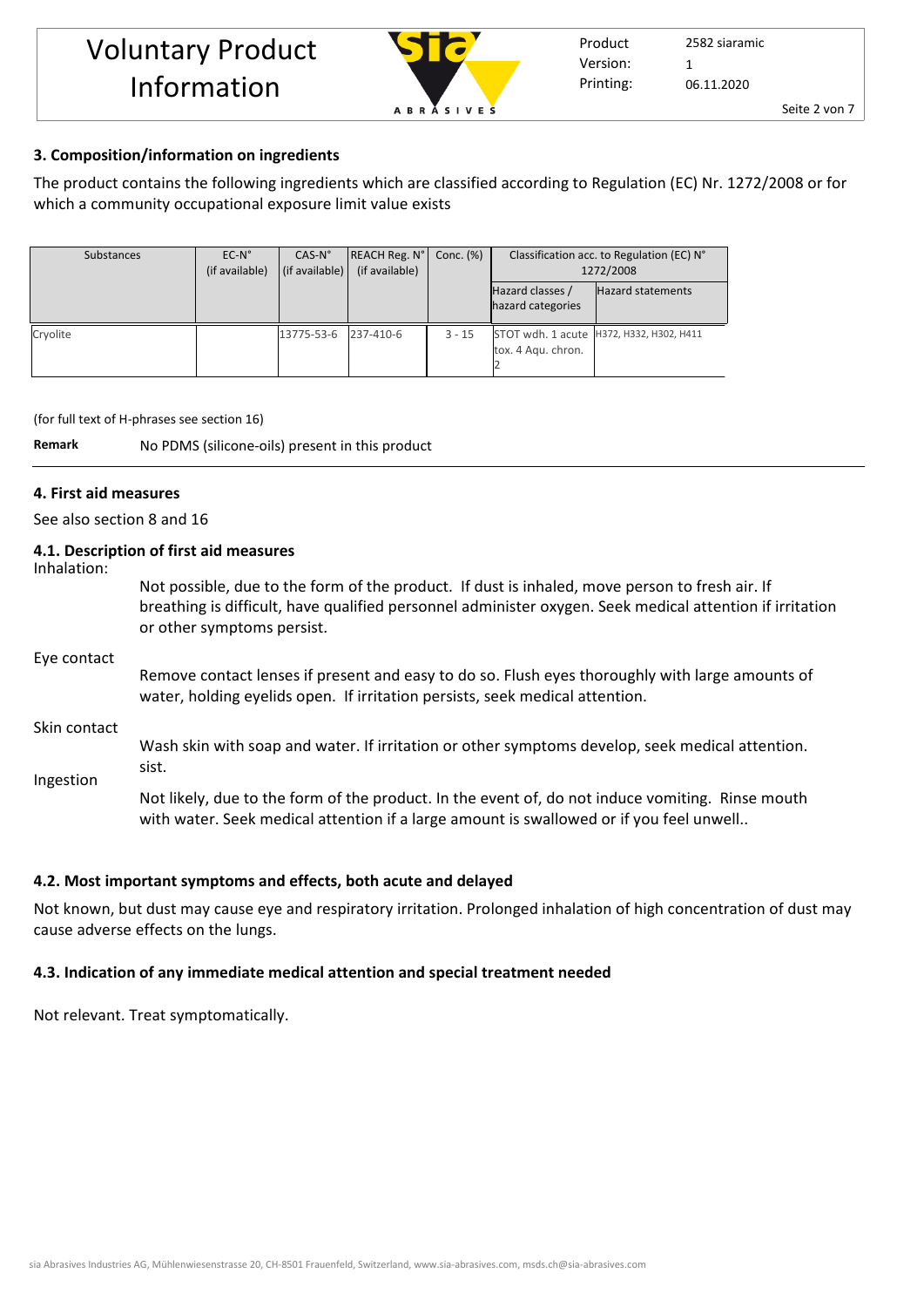

## **5. Fire fighting measures**

#### **5.1. Extinguishing media:**

Extinguishing media: water, foam, sand, powder or C02 as appropriate for surrounding materials.

#### **5.2. Special hazards arising from the product**

Toxic fumes may occur. Use respiratory protective equipment.

#### **5.3. Special protective equipment and precautions for fire-fighters**

Extinguishing materials should be selected according to the surrounding area.

#### **6. Accidental release measures**

Not applicable.

#### **7. Handling and storage**

Follow instructions of grinding machine manufacturers and the relevant national regulations. In addition, observe the safety recommendations of the manufacturer.

#### **8. Exposure controls/personal protection**

#### **8.1. Control parameters**

Before grinding it is recommended to perform a risk assessment and to use personal protection equipment accordingly.

Occupational exposure limit values and/or biological limit values.

# Keep exposure to the following components under surveillance.

## (Observe also the regional official regulations

| Substance | EC-No       | CAS-No                 | Limit value<br>type (Country<br>of origin) | Occupational limit value / PEL |                |                   |                | Peak limit | Source        |
|-----------|-------------|------------------------|--------------------------------------------|--------------------------------|----------------|-------------------|----------------|------------|---------------|
|           | (if avail.) | (if avail.)            |                                            | $I \cdot 8$ 1 t 6              |                | Short term / STEL |                |            |               |
|           |             |                        |                                            | mg/m3                          | ml/m3<br>(ppm) | mg/m3             | ml/m3<br>(ppm) |            |               |
| Cryolite  |             | 13775-53-6 Switzerland |                                            |                                |                |                   |                |            | <b>GESTIS</b> |
|           |             |                        | Europa (GER)                               |                                |                |                   |                |            | <b>GESTIS</b> |
|           |             |                        | <b>USA</b>                                 |                                |                |                   |                |            | <b>GESTIS</b> |

**Abbreviation:** e: inhalable

a: respirable / alveolengängig NA: not applicable / nicht zutreffend

#### **EUROPE:**

Longterm: The employees average airborne exposure in any 8hour work shift of a 42hour work week which shall not be exceeded. Shortterm: Maximum exposure of four 15min periods per 8 hour shift, with at least 60 minutes between exposure periods

Note: Hazardous dust of the workpiece material may be generated during grinding and/or sanding operations. National regulations for dust exposure limit values have to be taken into consideration.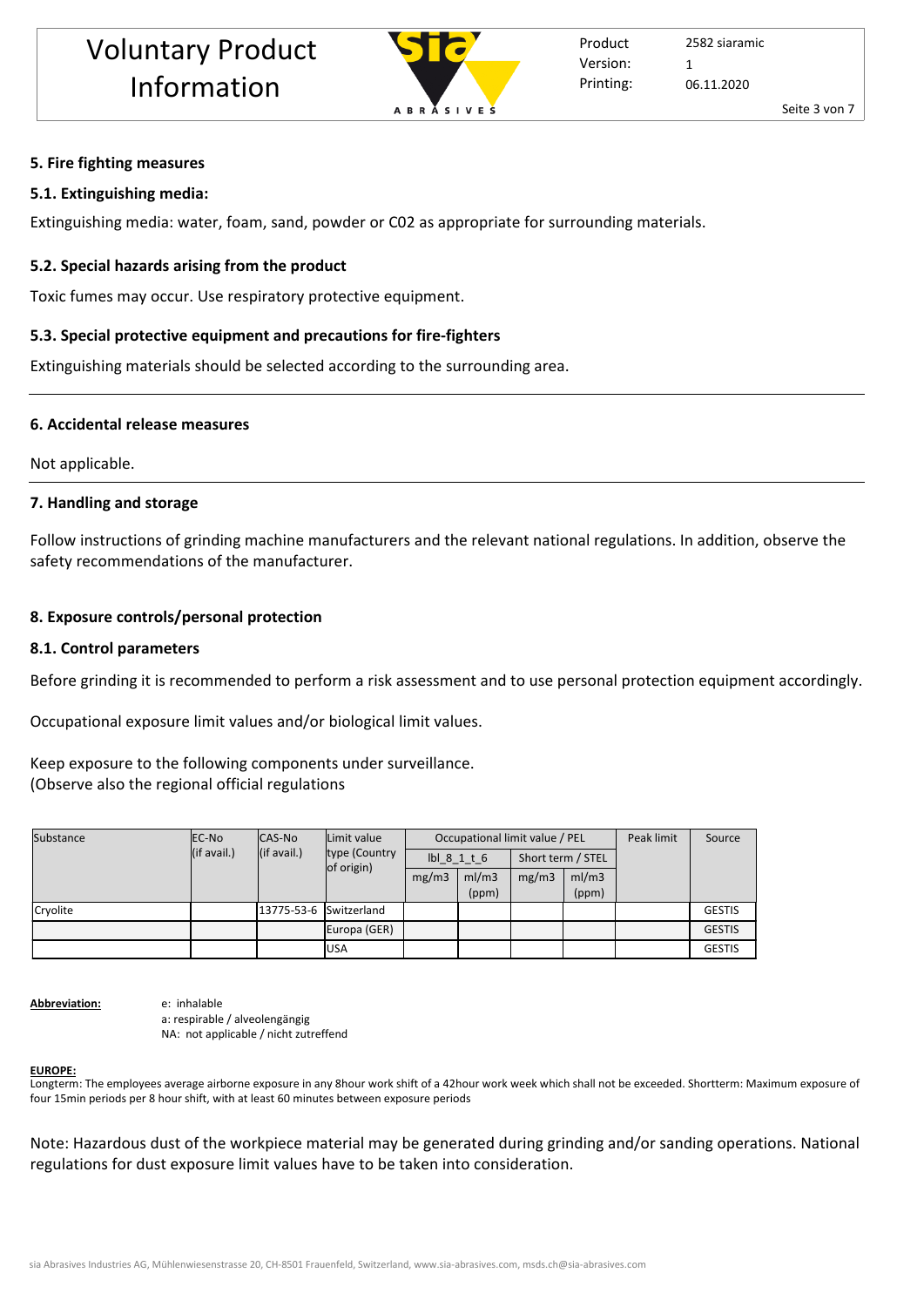

Product Printing: Version: 1

2582 siaramic 06.11.2020

Seite 4 von 7

# **8.2. Exposure controls**

## **8.2.1. Individual protection measures**

# **8.2.1.1. Respiratory protection**

Use respiratory protective equipment (type depends on specific application and material being ground)

# **8.2.1.2. Hand protection**

Wear protective gloves (type depends on specific application and material being ground)

# **8.2.1.3. Eye protection**

Wear protective goggles or face shield (type depends on specific application and material being ground)

# **8.2.1.4. Hearing protection**

Use hearing protection (type depends on specific application and material being groun)

# **8.2.1.5. Body protection**

Use protective clothing (type depends on specific application and material being ground)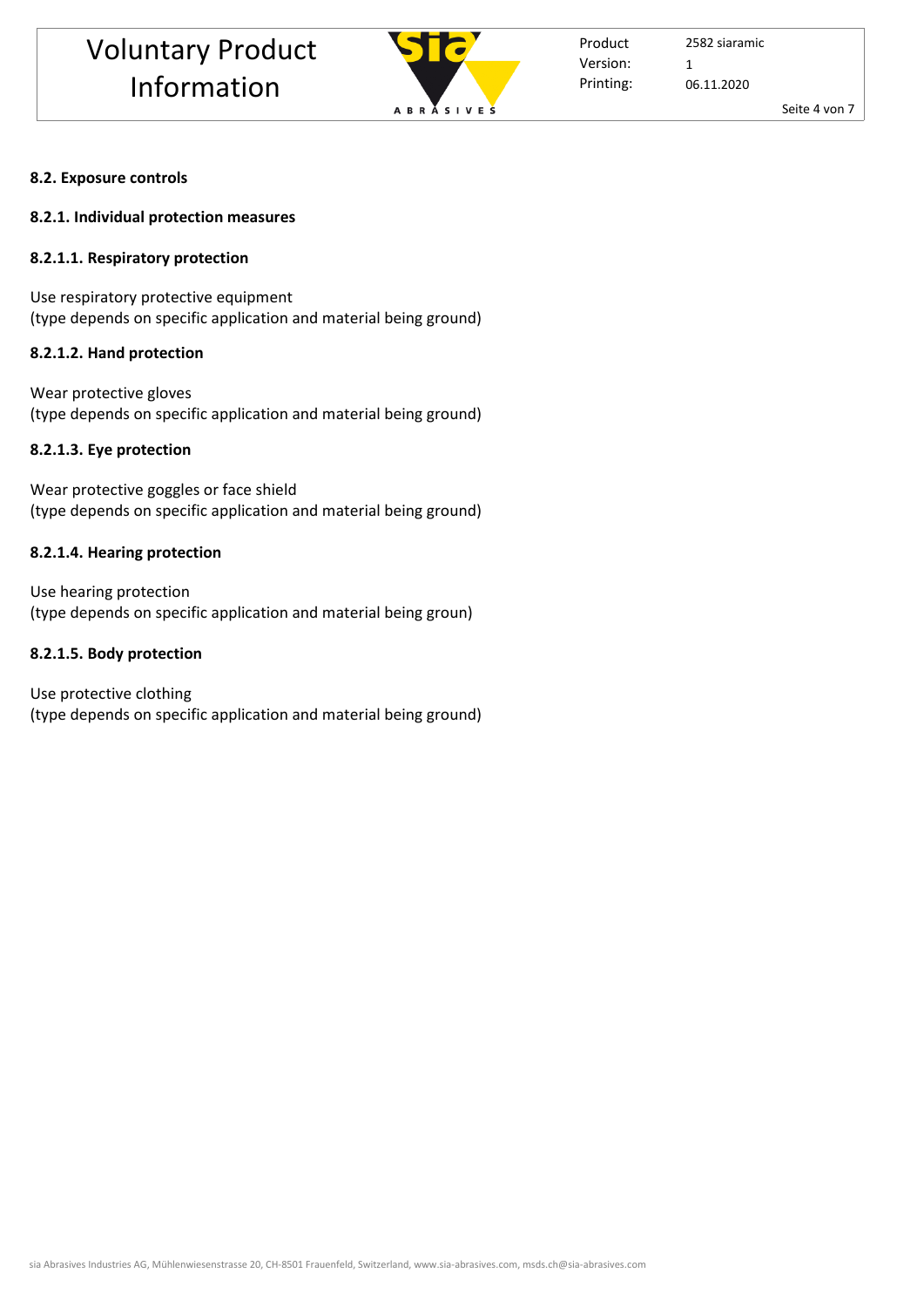

Product Printing: 2582 siaramic 06.11.2020 Version: 1

Seite 5 von 7

## **9 Physical and chemical properties**

## **9.1 Information on basic physical and chemical properties**

| <b>General Physical Form</b>             | abr prod EN            |  |
|------------------------------------------|------------------------|--|
| <b>Product Apperance</b>                 | Solid abrasive product |  |
| Grade                                    | 36-120                 |  |
| color                                    | maroon                 |  |
| odor                                     | No odor                |  |
| Odor Threshold                           | Not applicable         |  |
| рH                                       | Not applicable         |  |
| Meltingpoint                             | Not applicable         |  |
| Boilingpoint                             | Not applicable         |  |
| Flashpoint                               | Not applicable         |  |
| Evaporationrate                          | Not applicable         |  |
| Flammable Limits (LEL)                   | Not applicable         |  |
| Flammable Limits (UEL)                   | Not applicable         |  |
| Vapor Density                            | Not applicable         |  |
| Specific Gravity                         | Not applicable         |  |
| Solubility in Water                      | Not applicable         |  |
| Solubility Non Water                     | Not applicable         |  |
| Partition coefficient: n-octanol / water | Not applicable         |  |
| <b>Autoignition Temperature</b>          | Not applicable         |  |
| Decomposition Temperature                | Not applicable         |  |
| Viscosity                                | Not applicable         |  |

## **9.2. Other information**

None

## **10. Stability and reactivity**

#### **10.1. Reactivity**

Product is stable when handled or stored correctly.

## **10.2. Chemical stability**

No decomposition in normal use.

#### **10.3. Possibility of hazardous reactions**

No dangerous reactions known.

## **10.4. Conditions to avoid**

Product is stable when handled or stored correctly.

#### **10.5. Incompatible materials**

No dangerous reactions known.

# **10.6. Hazardous decomposition products**

None known. At temperatures exceeding 250° C hazardous or toxic decomposition products may be generated – see section 5.2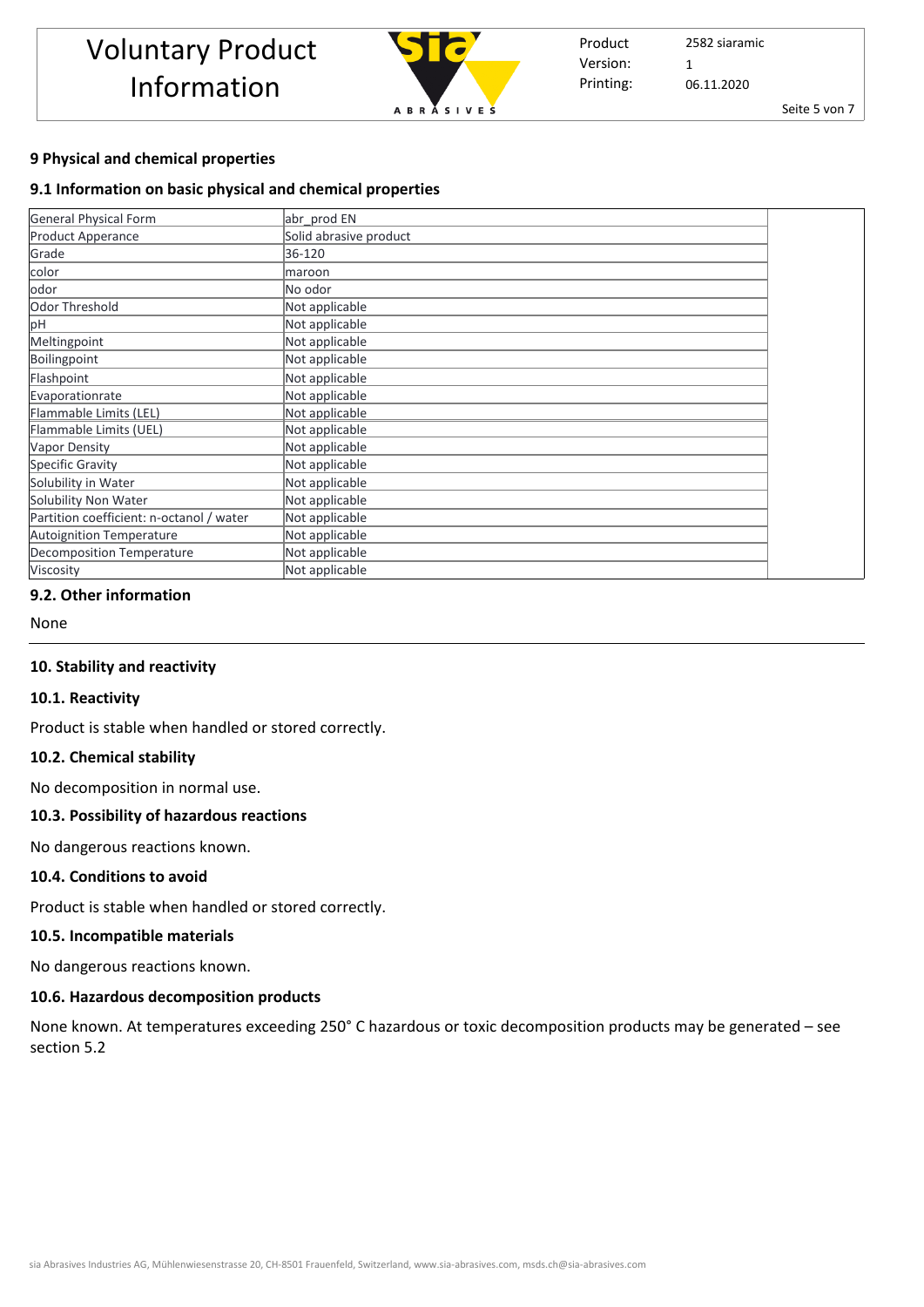

Product Printing: Version: 1

2582 siaramic 06.11.2020

Seite 6 von 7

# **11. Toxicological information**

# **11.1. Information on acute effects of exposure**

No toxicological effects if inhaled or swallowed or with eye or skin contact are known. See also section 8.

# **12. Ecological information**

# **12.1. Toxicity**

No effects known.

# **12.2. Persistence and degradability**

No biodegradable potentials known.

# **12.3. Bioaccumulative potential**

No potentials known.

# **12.4. Mobility in soil**

No potentials known.

# **12.5. Results of PBT and vPvB assessment**

Not relevant.

# **12.6. Other adverse effects**

No effects known.

# **13. Disposal considerations**

# **13.1. Waste treatment methods**

Dispose in accordance with all local, state and national regulations. Local regulations may be more stringent than regional and national requirements. It is the responsibility of the waste generator to determine the toxicity and physical characteristics of the material to determine the proper waste identification and disposal in compliance with applicable regulations.

# **13.1.2. Product**

Follow national and regional regulations.

Due to the ingredients and properties disposal as non hazardous waste (2000/532/EC) is possible if no hazardous materials are added to the abrasives. (EWC – Nr. 120121),